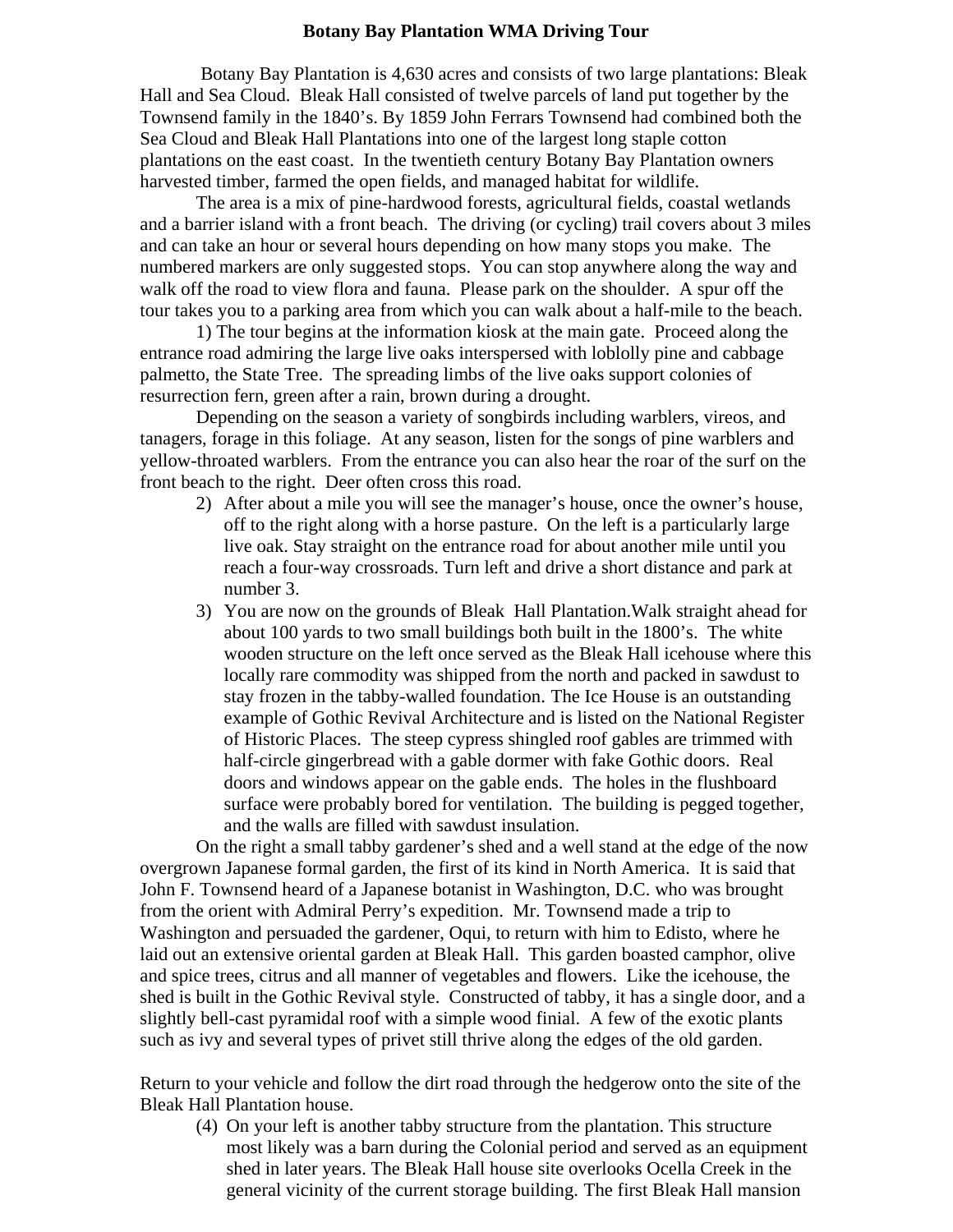was two and a half stories high on a raised basement with a cupola on the top used by both Confederate and Union troops as a lookout over the North Edisto River. The original Bleak Hall burned right after the Civil War and was replaced by another large house, built in an eclectic mix of Victorian styles.

(5) The road crosses the ends of two agricultural fields, an open area to look for soaring eagles and other raptors as well as sparrows among the grasses. The fields provide winter food for deer, quail, turkeys, doves and many songbirds.

 (6) Continue on road to a stand of live oaks on your right that border Ocella Creek offering great vistas of the coastal salt marsh that borders the property.

(7) The chimney of a slave house, one of many such dwellings that once dotted the property still remains standing on the right. The road then winds through a typical coastal forest of mixed pines and hardwoods and crosses a small wooden bridge that spans a natural creek.

(8) On the left, Picnic Pond, created in the 1970's, provides habitat for wood ducks, wading birds and many aquatic species. At the end of the pond, a live oak has become known as Mrs. Peppers' Oak after the former owner saved it from destruction during the digging of the pond.

(9) The road turns right across the dike that created Jason's Lake in the 1970's. A variety of water birds including herons, egrets and, in season, ducks, make use of the impounded waters and adjacent creek. Ospreys regularly fish here as well. Low tide in the salt marsh to the right exposes oyster beds. After crossing this dike you are on the property of the former Sea Cloud Plantation.

(10) The main road swings left, but if you continue straight you will quickly arrive at the Sea Cloud landing on Ocella Creek. Here boaters can launch car top boats such as canoes and kayaks to explore the creek and salt marsh.

(11) Following the road to the left for about 200 yards you reach Sea Cloud Plantation ruins, one of 21 recognized historic sites on the property. When a Seabrook married a McCloud in the 1800's they built this house to oversee the cotton plantation that covered the entire property. The 1851 U.S. Coast Survey map shows Sea Cloud facing the marsh, fronted by a semicircular hedge, with gardens in the front and back. Built entirely by slave labor in the early 1800's, it was said to have been quite elegant.

 Cross the adjacent agricultural fields into another stand of open pines and oaks, then turn left onto Middle Dike Road.

(12) As you approach the dike across the upper end of Jason's Lake, note the brick beehive well on the right. Built by slaves in the 1700's for a source of drinking water, this well continued to flow until about 20 years ago.

 (13) The middle dike separates the brackish Jason's Lake on the left from the freshwater upper ponds on the right. This is a good spot to look for wood ducks, anhinga, common moorhens and other birds.

(14) Across the dike the road enters pine-hardwood forest dotted with a number of live oak skeletons. Previous owners killed thousands of live oaks because they had no value for timber. The owners replaced the oaks with loblolly pines that they could market for pulpwood and eventually saw timber. At a three-way junction stay straight and continue back to the main road.

(15) Here a right turn takes you back to the main entrance gate. A left turn will return you to the crossroads where you can turn right to reach the walking trail to the front beach.